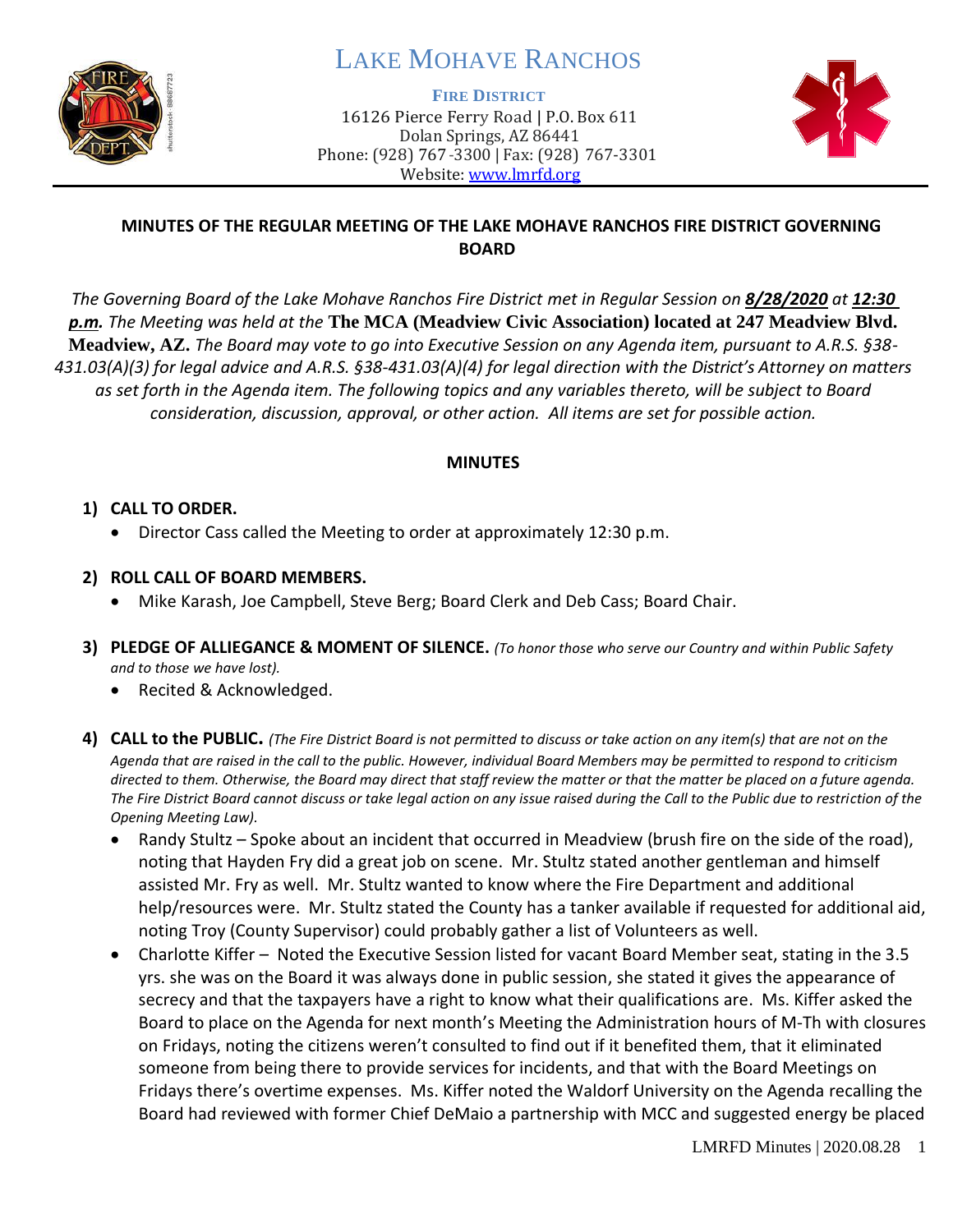with partnering with a local program. Ms. Kiffer noted the Policies on the Agenda for approval stating that it needs to show where it exists under the old ones, explaining that if it doesn't reflect changes, modifications, deletions, etc. the old policies are still in effect. Ms. Kiffer noted she was very opposed to getting rid of the long-term Accountant, explaining that at AFDA they suggest departments should have an independent, out of house group reviewing your monthly information. She explained the Board removed that and gave that to an employee, stating that person was involved in a controversy 2 years ago with an employee's embezzlement. She stated she believed the Board doesn't know how much they are paying the Administrative Manager in overtime, also noting the Financial Clerk was supposed to be 6 hours a week. Ms. Kiffer asked the Board to review and requested on the Agenda the Administrative Managers time from July 2019-current and the Financial Clerks time from Feb 2020 current. She thanked the Board for having the public at the Meeting.

- $\circ$  Director Cass asked for clarification regarding the M-Th schedule. Ms. Kiffer explained with the closure on Fridays the Chief is not available to help in Dolan Springs or Meadview for fires and the overtime issue is with the Administrative Manager.
- Doug Parker Expressed appreciation to Hayden Fry for Volunteering for the District, also noting he's a hard worker.
- Theodora Koeppen Ms. Koeppen wanted to know the status of the cardiac monitors that were purchased and how they were working in providing the information to KRMC and the feedback.
- Ellen Reh-Bower Lodged a complaint against the Board for the unnecessary payout for approximately \$9k to a former employee. She stated that Director Cass and Director Campbell voted on November 6, 2019 against previous Board action taken. Ms. Reh-Bower stated that Chair Cass dishonestly stated at the meeting that former board members failed to follow legal advice and the \$9k was based on the Accountant's advice. Ms. Reh-Bower stated that was a lie. Ms. Reh-Bower stated the Accountant's final determination after adjustments were made were for overuse of vacation time, illegal claim for sick time payout and time erroneously claimed before being hired as Chief, explaining the Accountant stated the employee owed the District \$3,042.95. Ms. Reh-Bower reminded the Board of what they voted for in September and that they agreed with the Accountant and Attorney's advice. Ms. Reh-Bower stated the Board did not pursue collection of the monies owed based on legal advice. Ms. Reh-Bower stated the maneuver by Chair Cass on November 6, 2019 displayed her favoritism taking priority over her duty to the Taxpayers. Ms. Reh-Bower stated there is another \$5k in talks of being paid out to an employee and wanted to see reigns put on the unnecessary spending. Ms. Reh-Bower stated her concern with the removal of the \$10k Volunteer Support line item out of the Budget as well. Ms. Reh-Bower stated she appreciated the open meeting.

# **5) APPROVAL OF MINUTES. – CONSENT AGENDA.**

- a. Regular Minutes 7/24/2020
- Director Cass motioned to approve the Regular Minutes of 7/24/2020, Director Berg  $2<sup>nd</sup>$ . Director Berg clarified the forgiven debt was due to a mistake in billing and asked if LMRFD still places Liens on properties. Chief Winn stated that practice hasn't been done in years. Chief Winn stated a collection agency is used through the Billing Company. Chief Winn stated the Uncollectable status YTD approximately is \$360,000-\$390,000 noting that is current to 121+ past days. Chief Winn stated he will be having a discussion on the percentage of collection rate with the Billing Company. Directors Berg, Karash, Campbell and Cass voted, "Aye." Motion carried, unanimously.

#### **6) REPORTS.**

a. CHIEF'S REPORT. (The governing body may not propose, discuss, deliberate, or take legal action on this matter unless *the specific matter is properly noticed for legal action. Therefore, action taken as a result of the Chief's report will be limited to directing staff to study the matter or scheduling the matter for further consideration and discussion at a later date. (A.R.S. 38-431.02.K.)*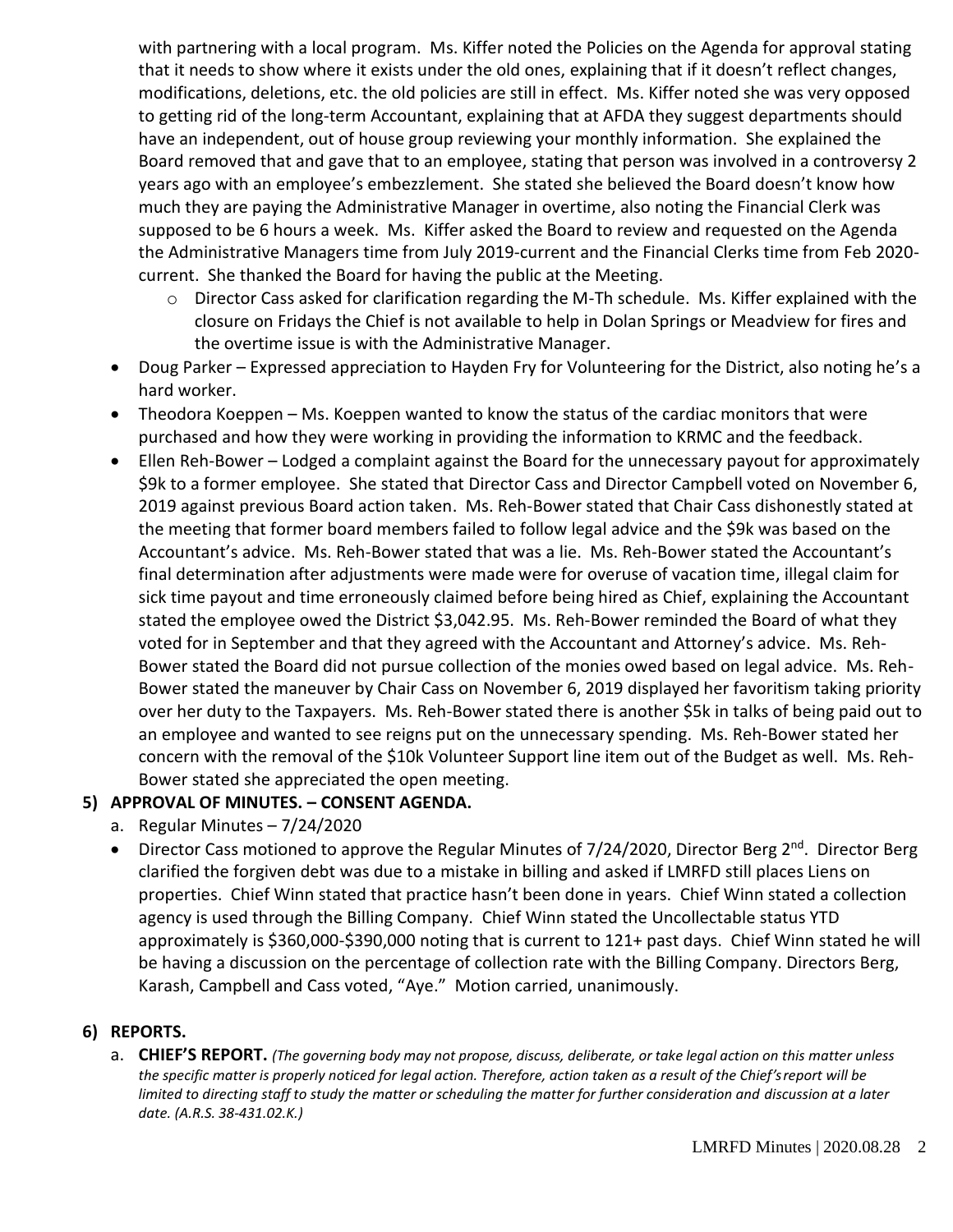Chief Winn provided the Chief's Report:

- RUN REPORT:
	- o EMS CALLS: 36
	- o PUBLIC ASSISTS: 2
	- o FIRE CALLS: 7
	- o ILLEGAL BURN: 3
	- o MISC: 27
	- o MUTUAL AID CALL: 1
		- **TOTAL APRIL RUN REPORT: 75** 
			- MEADVIEW COVERAGE DAYS FOR JULY: 8 (Call-Offs)

Chief Winn explained historically Meadview has been covered 10-15 days per month. Chief Winn explained his understanding of this was from the statistical call needs and tax revenue generated in Meadview. Chief Winn explained that our Paid-On-Call personnel primarily work in Meadview, those personnel work for other agencies full-time and their primary obligation is to their full-time employment location. Chief Winn explained their primary employment has made it clear to them if they decide to work at our organization over their home organization, they wouldn't have their job at their primary location. Chief Winn stated that has been made abundantly clear to those personnel. Chief Winn stated he's covered shifts due to shortages. Chief Winn explained money, or a challenge is why other personnel go work part-time at another location. Chief Winn stated the shortages of personnel are due to COVID-19, KFD for example has been running squads around the clock and explained the Wildfire season. Chief Winn explained there is a finite number of trained personnel in Mohave County. Chief Winn explained that for a Firefighter to be Firefighter I and II certified, they must go through an Academy. The cost is approximately \$3,500-\$4,500 for the Academy. Chief Winn stated agencies require their personnel to be Firefighter I & II certified. Chief Winn explained preference is a Firefighter/Paramedic in Meadview. Chief Winn stated in order to become a Paramedic you first have to be an EMT noting it's a 6 month course and up to \$1,000, the requirements to be a Paramedic are that you have to be an EMT for 2 years and then you can enter the Paramedic Program which costs approximately \$5,000-\$8,000 (depends on location/credentials) and it takes 1.5-2 years for completion. Chief Winn explained the wage scale between local agencies for a Paramedic is as follows: KFD \$17.53/hr., NACFD \$15.00/hr., GVFD \$16.00/hr., AMR \$16.00/hr. (approximately), BHCFD \$18.25/hr., and LMRFD \$13.53/hr. Chief Winn stated LMRFD offers plenty of challenges (i.e. Hour to hour and a half transport keeping that patient alive) explaining personnel have enjoyed the challenges, but some work 1 shift and they are done and don't work for us again. Chief Winn explained we've spent money to outfit them and then they decide this wasn't for them, noting it's unfortunate and costs the District money. Chief Winn explained the challenge is the individual's primary employment holds the reigns on when and where they will be. Chief Winn clarified the lack of coverage for July in Meadview was due to lack of personnel (call-offs), COVID-19 and Wildfire season (fire assignments) and that is has affected them coming into working for us. Chief Winn elaborated on the incident (brush fire) stating he was notified of that call, he responded in route, noting it was also an After-Hours Call. Chief Winn explained Hayden contacted him, that he had provided very little information at the time on the fire size, that Hayden felt a brush truck was appropriate to take and they both agreed on that decision. Chief Winn stated with the minimal information, that seemed like the best course of action. Chief Winn stated his response was canceled by those on scene and he was not advised there were civilians fighting that fire and he would have liked to of known that. Chief Winn stated he would like to fix the issue with Meadview coverage and stated the only process he has right now is to suggest annexations. Chief Winn reviewed the pros for being annexed into the District, noting it could provide more coverage to the area. Chief Winn stated the con is a Taxpayer will pay more on their tax bill. Chief Winn stated those in the District should ask their neighbors who are not in the District why not, why they aren't supporting the services that are desired. Chief Winn provided a rough estimate of \$300k for additional coverage for 365 days (also covers increase cost of maintenance, fuel, utilities, etc.) Chief Winn stated he's been working on Meadview coverage issues and ideas for a few months. Ms. Kiffer asked to speak. Ms. Kiffer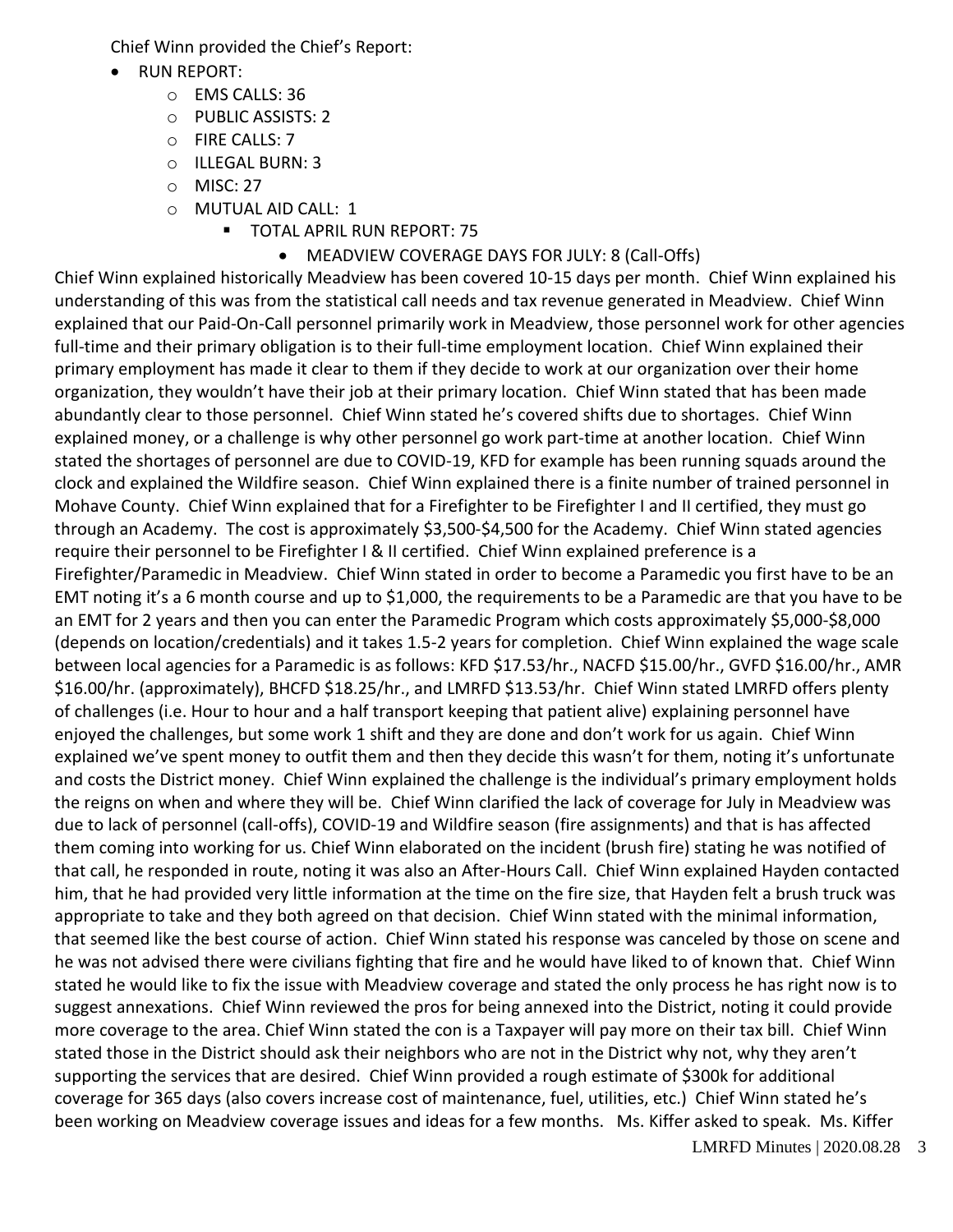stated that prior Chief's for the most part were able to cover Meadview for at least 15 days per month with part-time personnel. Ms. Kiffer stated she would hate to see the Board spin their wheels on what has already been discussed. Ms. Kiffer suggested the question that should be asked is what outreach will be done with other agencies for Meadview coverage. Ms. Kiffer commended the past 2 Fire Chief's for the provided coverage to Meadview. Doug (last name inaudible) asked to speak. Doug wanted clarification for the property tax increase if residents were in the District. Chief Winn stated for those not in the District their property tax would increase, it's not implied for residents already in the District. Chief Winn explained FDAT (Fire District Assistance Tax) and noted that is Statewide, if you are in the District it will show LMRFD in addition. Phyllis Aitken explained the tax rate (3.25%) and the benefits of being in the District and having those services. Director Campbell noted that when it was formed people were given the choice to be in or out of the District, noting that is what he was told many years ago. Director Berg explained the District formation and the mapping issues from the County. Director Berg explained 20 years ago and every so many years after the annexation effort is attempted, he encouraged people to continue, but explained the problem is people aren't in Meadview enough full-time, with contiguous property that want to get into the District.

- MEETINGS/CONFERENCES/TRAININGS:
	- o 07/02/20 Meeting with Assistant Chief Martin (GVFD)
	- o 07/06/20 Lexipol web Meeting
	- $\circ$  07/09/20 WACEMS (zoom)
	- $\circ$  07/13/20 Lexipol web meeting
	- o 07/14/20 Run Review (zoom)
	- o 07/14/20 Provider Meeting (zoom)
	- o 07/15/20 DEMA (zoom)
	- o 07/22/20 Meeting with T. Flanigan (KFD) (ImageTrends)
	- o 07/22/20 Meeting with Chief Cunningham (GVFD)
	- $\circ$  07/23/20 Lexipol web meeting
	- $\circ$  07/23/20 MCFOA (zoom)
	- $\circ$  07/30/20 Airway Lab
- DISTRICT PROPERTIES:
	- o Station 41 AC unit repair
- DISTRICT VEHICLES:
	- o Engine 411 Tire damage (replaced)
	- o Water Tender 418 Tire damage (replaced)
	- o Brush 416 Tire damage (replaced)
		- Chief Winn explained Redburn Tire is used, they provide Government pricing and give the best deal for the tires used. Director Karash asked for clarification with staffing level in the apparatus due to these expenses. Chief Winn explained due to being woefully understaffed, it's generally 1 personnel operating. Chief Winn clarified the tire damage occurred with those 3 units from a call with the Reporting Party (RP) providing directions and with the rough terrain the crews went on, noting it was a rock in the road that just sliced the tires and created the damage.
- PROJECTS IN THE WORKS:
	- o Grant research
	- o Rate Increase inquiry (DHS)
	- o Lexipol Policy Manual (continued)
	- o Report Writing Training (started)
- OTHER:
	- o Prioritizing Station and Vehicle repairs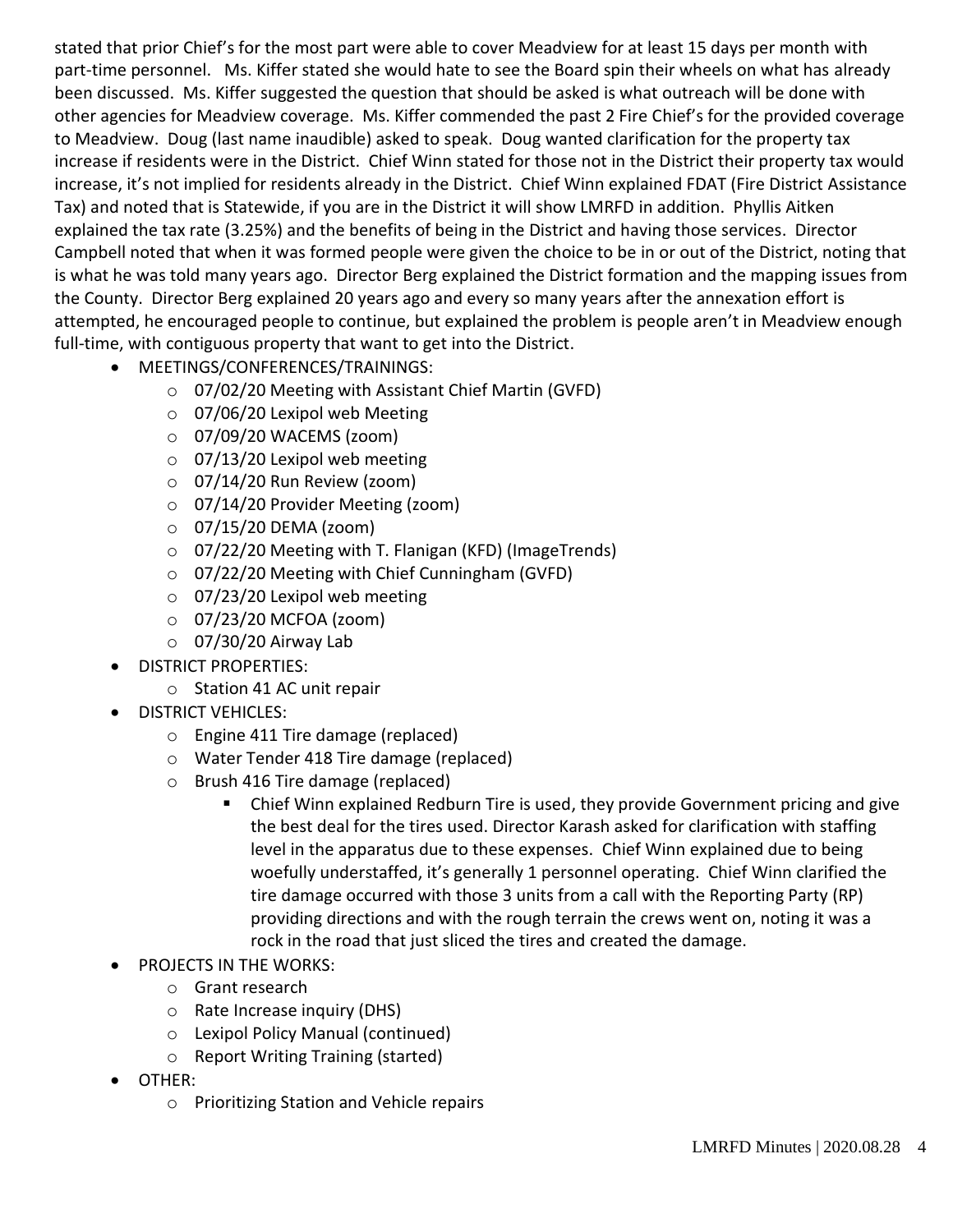#### b. **FINANCIAL REPORT(S).**

*1.* Review and approval: July 2020 Financial Report(s). *(The financial report(s) are to be reviewed and approved by the Board).* (Administration)

Chief Winn provided the July 2020 Financial Report:

- Total Warrant Revenue (includes property taxes, FDAT and Interest): \$22,351.72
- Total Ambulance Revenue: \$15,773.48
	- Chief Winn noted Ambulance Revenue comes in monthly.
- Miscellaneous Income: \$20.00
- Donations: \$77.00
	- o Total Monthly Revenue: \$38,222.20
	- o Total monthly expenditures: \$57,932.88
		- Chief Winn noted the difference in Revenue and Expenditures is due to primary Revenue being tax money and that comes in only a few times a year.
- Total Warrant Account Register Balance as of 7/31/2020: \$561,796.35
- Total Wells Fargo Account Register Balance as of 7/31/2020: \$43,151.97
	- o Total combined Balance: \$604,948.32

Director Cass motioned to approve the July 2020 Monthly Financial Report, Director Campbell 2<sup>nd</sup>. Directors Campbell, Berg, Karash and Cass voted, "Aye." Motion carried, unanimously.

# **7) BUSINESS.**

- a. Discussion and possible action regarding: LMRFD Volunteers re: review. (Berg)
- Director Berg stated various budgets were submitted to the Board and those Budgets included monies for Volunteers, noting the final Budgeted amount in various subsections of the Budgets totaled \$3,150, these were reviewed from March – June and included projected out years as required. Director Berg stated the reason for bringing this up is there is talk that the Board is not conducive to having Volunteers, noting that isn't true and that the Budgets have been pretty consistent with the Volunteers since they started reviewing them. Director Berg asked the Chief what the requirements are for the Volunteers. Chief Winn stated currently there are 4 Volunteers; Hayden with a Wildland Certification, Scott Aitken; long time Firefighter that moved down from UT and has been with LMRFD as a Volunteer for a couple of years. Chief Winn praised Mr. Aitken's dedication to Volunteering for the District noting that he's the LMRFD Volunteer Coordinator and is utilizing Mr. Aitken to assist with trainings for Volunteers and response for calls. Chief Winn noted another Volunteer the LMRFD has drives the equipment, but has no certifications and lastly explained there's another Volunteer that was a Firefighter/EMT but didn't keep up on his certifications and he Volunteers when he can due to his other job. Chief Winn stated they've started monthly trainings and what is needed in a Volunteer is to be able to perform strenuous activities, pass a background and drug test. Chief Winn stated LMRFD will provide the training for the Volunteers in a safe manner to bring them up to par. Chief Winn mentioned he's had 2 individuals apply to Volunteer (both living out of the area) since May and both of them Volunteer elsewhere and those organizations have requirements for time for their Volunteers. Chief Winn told those two individuals they could come and assist with LMRFD if things changed with GVFD. Chief Winn stated he is not opposed to Volunteers, and that ideally, he'd like to have 10-12 Volunteers. Director Berg asked the Board if they were opposed to Volunteers. All Board Members present stated they were not opposed and welcomed Volunteers. Chief Winn stated the Volunteers are considered employees and the cost for AZ State Fire School class could be obtained with a scholarship, but sending to a Fire Academy would cost additional monies and the District doesn't have that at this time. Ms. Reh-Bower suggested simplifying the application with categories for what a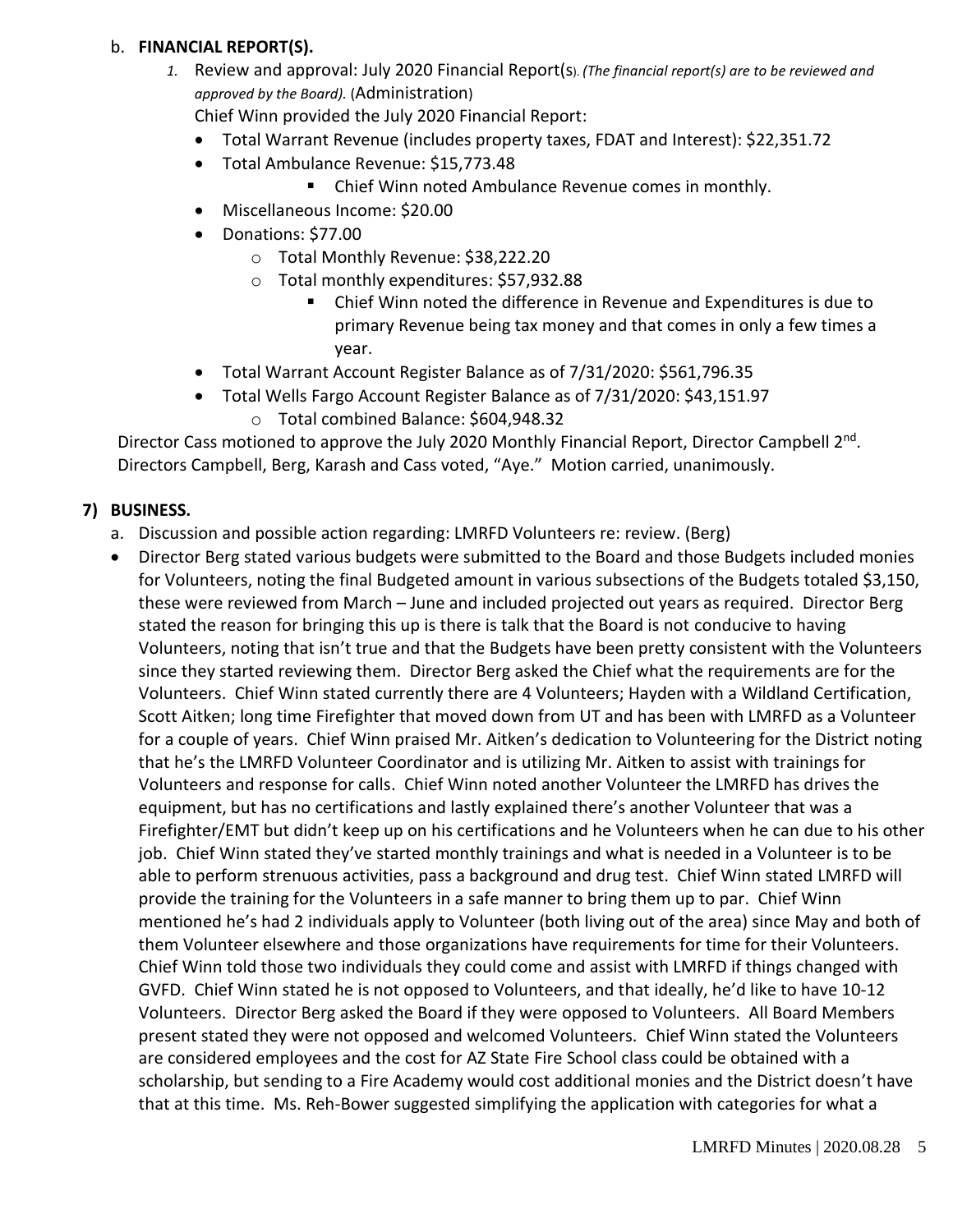person could Volunteer for and making a notice with a flyer with information provided to encourage people to apply to Volunteer. Mr. Stultz wanted to know what LMRFD offered Volunteers, noting where he was from, they provided a property tax discount or registration paid for a year. Mr. Kiffer asked if the Volunteers were covered under Workers Compensation and Chief Winn stated the simple answer is yes. No Action.

- b. Discussion regarding: Maintenance & Repairs expenditures (apparatus/vehicles) for the Lake Mohave Ranchos Fire District. (Cass/Berg)
- Chief Winn noted this was a request from a Member of the Public and they wanted to know what was spent at Martin Swanty. Chief Winn stated Martin Swanty totaled at \$6,624.17 and in review he provided the other vendors used for Maintenance and Repairs throughout FY 19/20 as follows: B&B Auto \$1,292.49, United Transmission \$2,403.83, Kingman Auto Supply \$5,198.56, O'Reilly \$968.75, Redburn Tire \$8,324.89, Safelite Auto \$635.14, Stockton Hill Tire \$1,528.82 and Tim Smith \$12,991.20 for a total of \$39,967.85 approximately. Chief Winn stated the expenses are evenly distributed amongst quite a few vendors.
- c. Discussion and possible action regarding: Estimates for Ambulance repair(s). (Administration)
- Chief Winn stated that Martin Swanty provided a cost estimate of \$5,378.43 to repair the transmission, noting they explained there was metal lodged in the transmission which caused the catastrophic failure. Chief Winn explained that Ms. Jackson advised him a transmission with a driveline included, cost less with Martin Swanty previously. Chief Winn spoke with the Service Manager and the Service Manager wasn't charging the agreed upon Labor Rate of \$110/hr., they were charging \$130/hr. and also noted Martin Swanty's was charging a higher tax rate. Chief Winn noted he wasn't pleased with the explanation for the cost estimate and checked with another vendor. The other vendor provided a cost estimate at \$4,443.20. Chief Winn explained they were apples to apples estimates and it's an 18 month warranty, noting an extended warranty could be purchased for approximately and additional \$225.00. Ms. Kiffer thanked the Chief for scrutinizing the bill to make sure they were getting what they were paying for and asked that the Board rescind their action related to Martin Swanty from the February meeting. Director Berg motioned to give the Chief permission to pursue other avenues for vehicle repairs with a limit of up to \$5,000, Director Karash 2<sup>nd</sup>. Directors Berg, Karash, Campbell and Cass voted, "Aye." Motion carried, unanimously.
- Chief Winn asked to provide additional information for clarification for Item 7C after Item 9B was completed. Chief Winn stated it may have been misunderstood as to what he had stated, and he wanted it to be clarified for understanding. Chief Winn noted the current estimate is the only one we are having an issue with, the previous repairs they provided were at a great deal to LMRFD based off the discounted agreed rate, the tax and labor were all correct, there were no previous issues or anything done wrong, this new estimate was out of line though as compared to the past. Chief Winn stated that may be due to employee changes with Martin Swanty. No Action.
- d. Discussion and possible action regarding: Legal Counsel re: Waiver of potential conflicts of interest. (Administration)
- Chief Winn explained that LMRFD and GVFD have the same legal counsel and with matters like IGA's that the Attorney provided a Waiver of potential conflicts of interest for the Board to review and consider for authorization. Chief Winn read aloud the statement provided by Legal Counsel as follows: I reviewed this document for Golden Valley FD in January 2020, which means there is a potential conflict of interest arising from representation of two (2) separate signatories of the IGA. The nature of the conflict is characterized as a "waivable conflict," meaning that the parties – GVFD and LMRFD can each waive the potential conflict, so that I can sign on behalf of LMRFD. I have drafted a conflicts of interest letter and waiver of same that must be sent to all Board Members and agendized on the next Fire Board Agenda for open meeting got address the conflict issue. If the Board agrees to waive the conflict, then it must sign the waiver of the conflict and return to me. Director Cass motioned to accept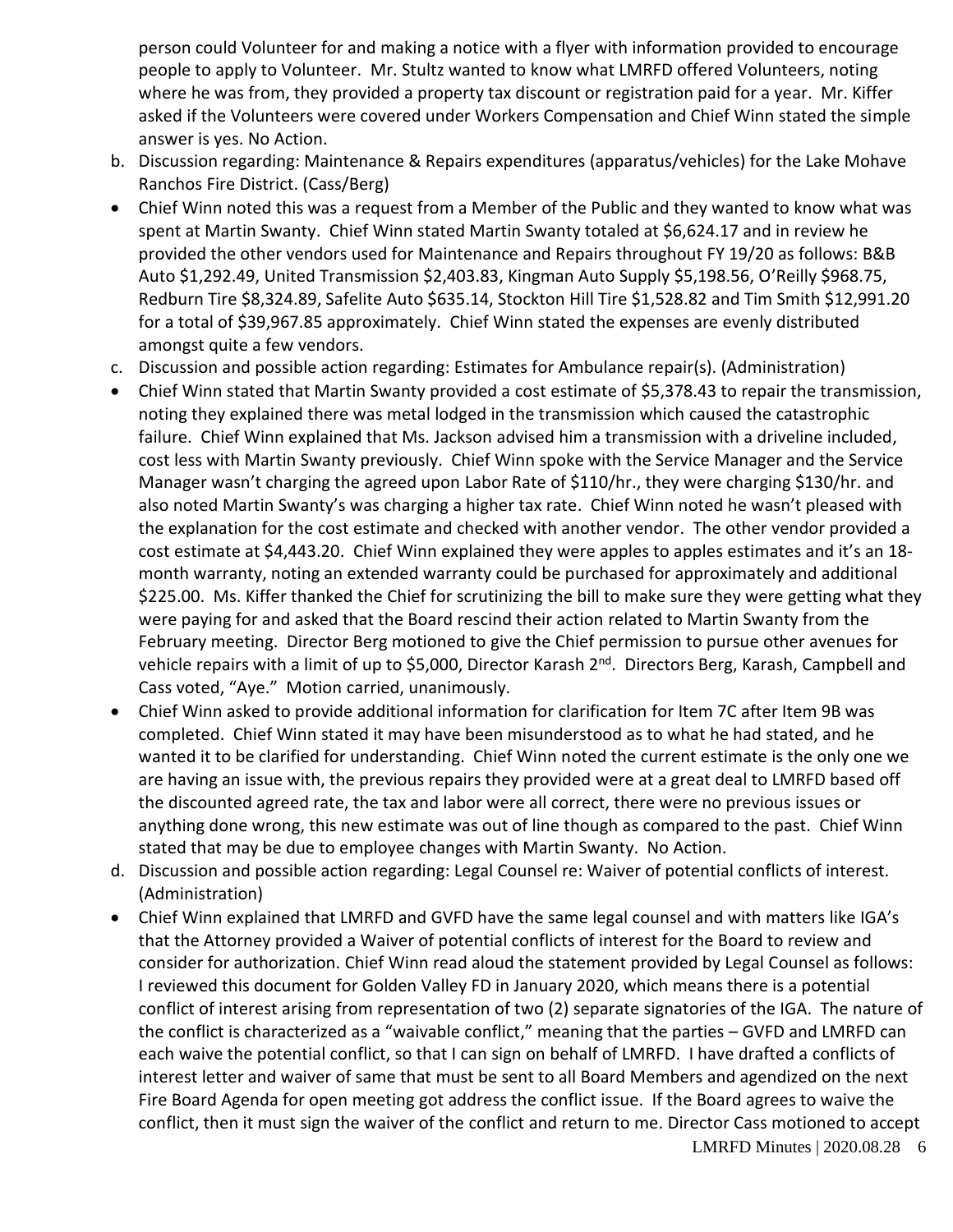the conflicts of interest waiver with the Attorney and between Golden Valley Fire, Director berg 2<sup>nd</sup>. Directors Berg, Campbell, Karash and Cass voted, "Aye." Motion carried, unanimously.

- e. Discussion and possible action regarding: Intergovernmental Agreement between the Northern Arizona Consolidated Fire District #1, Golden Valley Fire District, Lake Mohave Ranchos Fire District, and the City of Kingman for Automatic Aid re: review for possible reapproval due to legal counsel change and possible approval for signatures. (Administration)
- Chief Winn explained this was previously approved noting it needed reapproved due to legal counsel change and the conflicts of interest being addressed. Director Cass motioned to approve the IGA between NACFD, KFD, GVFD and LMRFD, Director Berg 2<sup>nd</sup>. Directors Berg, Campbell, Karash and Cass voted, "Aye." Motion carried, unanimously.
- f. Discussion and possible action regarding: Consideration and possible approval for a Learning Partnership re: Waldorf University and authorization for Administration to complete information documents. (Administration)
- Chief Winn informed the Board this is the sister University to Columbia Southern University and the District currently has a learning partnership with them online. Chief Winn explained Waldorf offers a 10% tuition discount for employees pursuing a degree and they also offer free textbook rentals. Chief Winn explained the Learning Partnership can be rescinded by either party at any time without legal ramifications. Chief Winn explained it provides the employees, spouses, their children to attend either University. Chief Winn stated they will use LMRFD for advertisement in return. Phyllis Aitken wanted to know what classes were offered. Chief Winn stated they offer classes such as law enforcement, fire science and an array of other classes for other degrees. Ms. Aitken wanted to know if its primary use was for present employees in fire and ems. Chief Winn stated, yes it could and can also be used by their spouses and children. Director Cass motioned to authorize administration to complete the information documentation with Waldorf University. Director Karash 2<sup>nd</sup>. Directors Karash, Campbell, Berg and Cass voted, "Aye." Motion carried, unanimously.
- g. Discussion and possible action regarding: Possible approval of Lake Mohave Ranchos Fire District Policies re: Policy 206 (Administrative Communications), Policy 311 (Safe Haven Newborn Law), Policy 315 (Child Abuse), Policy 318 (Adult Abuse), Policy 324 (Grocery Shopping On-Duty), Policy 608 (Health Insurance Portability and Accountability Act Training), Policy 703 (Use of District Vehicles), Policy 709 (Photography and Electronic Imaging), Policy 710 (Non-Official Use of District Property), Policy 803 (Patient Medical Record Security and Privacy), Policy 901 (Arizona Division of Occupational Safety and Health Inspections), Policy 902 (Arizona Division of Occupational Safety and Health Notification of Illness, Injury or Death), Policy 911 (Vehicle Seat Belts), Policy 917 (Personal Firearms), Policy 1003 (Position Descriptions), Policy 1010 (Discriminatory Harassment), Policy 1015 (On-Duty Voting in Statewide Elections), Policy 1023 (Lactation Breaks), Policy 1024 (Smoking and Tobacco Use), Policy 1025 (Drug-and Alcohol-Free Workplace), Policy 1032 (Release of HIPAA-Protected Information), Policy 1038 (Family and Medical Leave), Policy 1039 (Military Leave), Policy 1043 (Anti-Retaliation), Policy 1103 (Flag Display) and prior approved policies approval of format change re: Policy 1045 (Personal Time Off), Policy 1046 (Compensation Administration), Policy 1047 (Employment Categories), Policy 1048 (Time-Keeping Requirement), Policy 1049 (Work Schedules), Policy 1050 (Telecommuting), Policy 1051 (Vacations – Administration), Policy 1052 (Vacations – Suppression), Policy 1054 (Group Health), and Policy 1055 (District Credit Card). (Administration)
- Chief Winn explained this is in conjunction with Board approval of Lexipol and also includes the meetings that Karen and he have been attending and that this is the fruits of those labors. Chief Winn stated these policies are mostly federal and state mandates and that proper titles were stated and in the correct place. Director Cass inquired about the Grocery Shopping Policy and its use. Chief Winn explained the intended use and the employees using their best judgement and Director Berg agreed. Chief Winn noted section C of the Policy states closest shopping in their immediate response area or as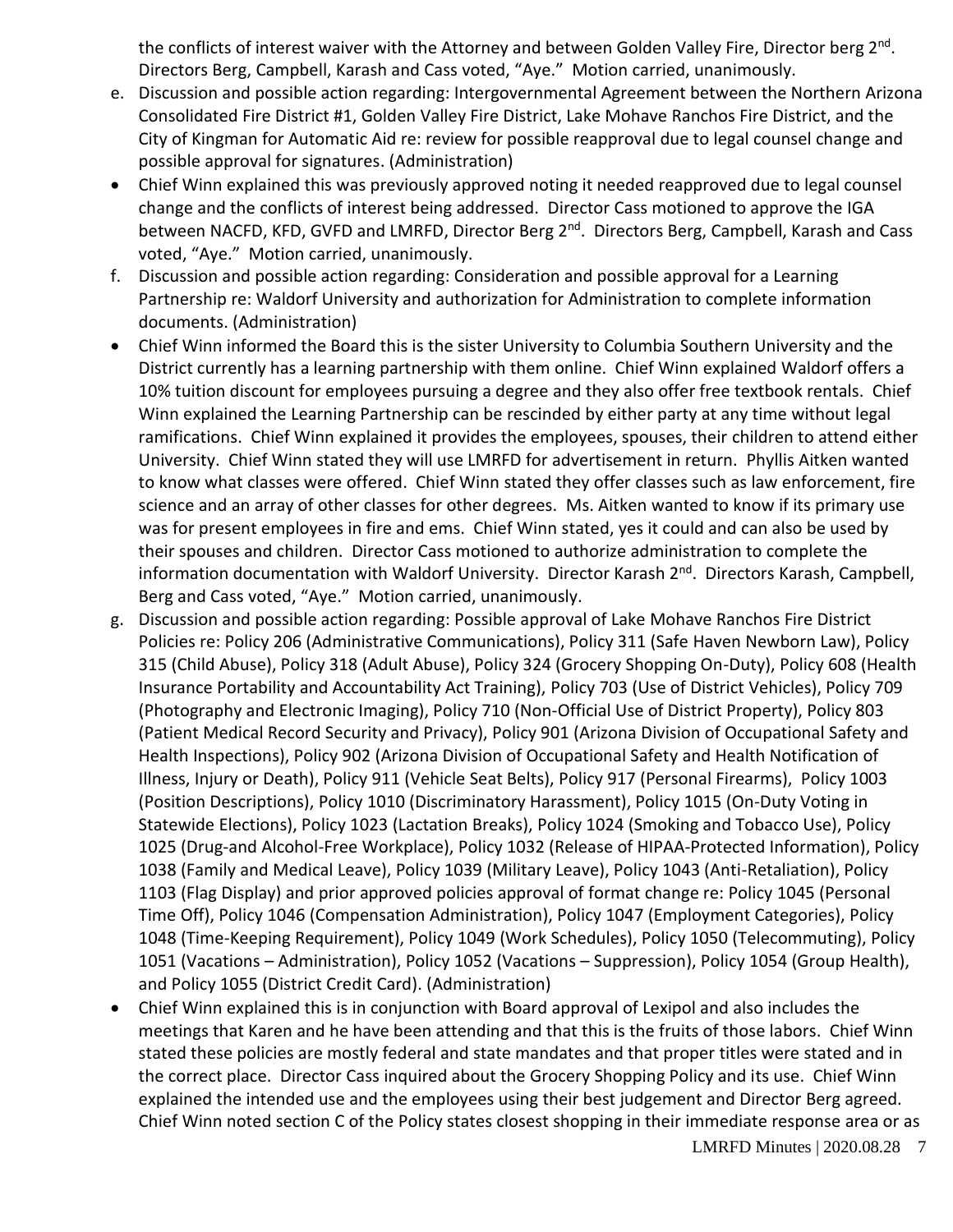approved by the Fire Chief. Director Cass inquired about the Personal Firearms policy and wanted clarification to possession. Chief Winn explained the possession and Ms. Jackson noted Section 917.3 is best practice written by an Attorney and 917.4 is State and reads that Members are permitted to store a firearm in the member's personal vehicle parked on District property. Director Berg motioned to approve Policies 206 through 1103 and those Policies are to be effective immediately within the Policy Manual, Director Cass 2<sup>nd</sup>. Directors Berg, Campbell, Karash and Cass voted, "Aye." Motion carried, unanimously.

- h. Discussion and possible action regarding: Payroll Tax Holiday. (Administration)
- Chief Winn reviewed what information is available regarding the Payroll Tax Holiday along with the potential impacts of 'deferred' meaning paid back and the burden that could cause. Director Cass motioned to not accept or go into the Payroll Tax Holiday, Director Berg 2<sup>nd</sup>. No discussion. Directors Berg, Campbell and Cass voted, "Aye." Director Karash "abstained." Motion carried, 3-1.
- i. Discussion and possible action regarding: AFG Grant 2019 re: review of award, review of estimates for expenditures, review and possible approval for additional expenditures to be incurred. (Administration)
- Chief Winn stated the AFG 2019 Grant was awarded to the LMRFD that the prior Fire Chief had put in for. Chief Winn explained they cut the amount provided down per pack to \$7,000 and it didn't include the RIT system, they denied the 28 face masks w/ SCBA's that were also asked for. Chief Winn explained what he'd like to see is the District go with the MSA G1 SCBA as they are interoperable with other local Departments and the equipment comes with a 15-year warranty. Chief Winn explained the estimates provided and the matching required by the District. Chief Winn noted there is additional monies to expend based on the allotment the Grant award is being provided for. Chief Winn reviewed estimate #1 totaling \$196,271 and estimate #2 totaling \$200,539.55. The awarded monies for the Grant are \$186,666.67. The District has a 5% match and with the 5% and additional monies needed it could approximately be an additional \$2,886.38 above and beyond what was budgeted. Chief Winn recommended that the Board decide if they will accept or reject the Grant award and if accepted, they opt for the estimate of \$200,539.55 which fulfills the obligations and the approval won't exceed that amount, noting he will continue negotiations for an adjustment if possible. Director Cass motioned to accept the AFG 2019 Grant for the SCBA's to the amount of \$200,539.55, Director Berg 2<sup>nd</sup>. Directors Berg, Campbell, Karash and Cass voted, "Aye." Motion carried, unanimously.

# **8) EXECUTIVE SESSION.**

Board of Directors may vote to go into Executive Session pursuant to A.R.S. §38-431.03(A)(3) for legal advice and A.R.S. §38-431.03(A)(4) for legal direction and A.R.S. §38-431.03(A)(1) for personnel matters for the following matters:

- a. Discussion regarding: Personnel Matter re: Fire Chief Winn re: Fire Chief Contract and performance. (Cass)
- b. Discussion regarding: Interview applicants interested in filling the vacant Board Member seat for the Lake Mohave Ranchos Fire District Governing Board. (Cass)
- Director Cass motioned to enter Executive Session for Item A, Director Campbell 2<sup>nd</sup>. Directors Campbell, Karash, Berg and Cass voted, "Aye." Motion carried, unanimously.
- Item B not included in Executive Session.
- Chair Cass called recess at 2:50 p.m.
- Executive Session began at approximately 3:00 p.m.
- Executive Session ended at approximately 3:40 p.m.
- Public Session reconvened at approximately 3:41 p.m.
- **9) BUSINESS**.